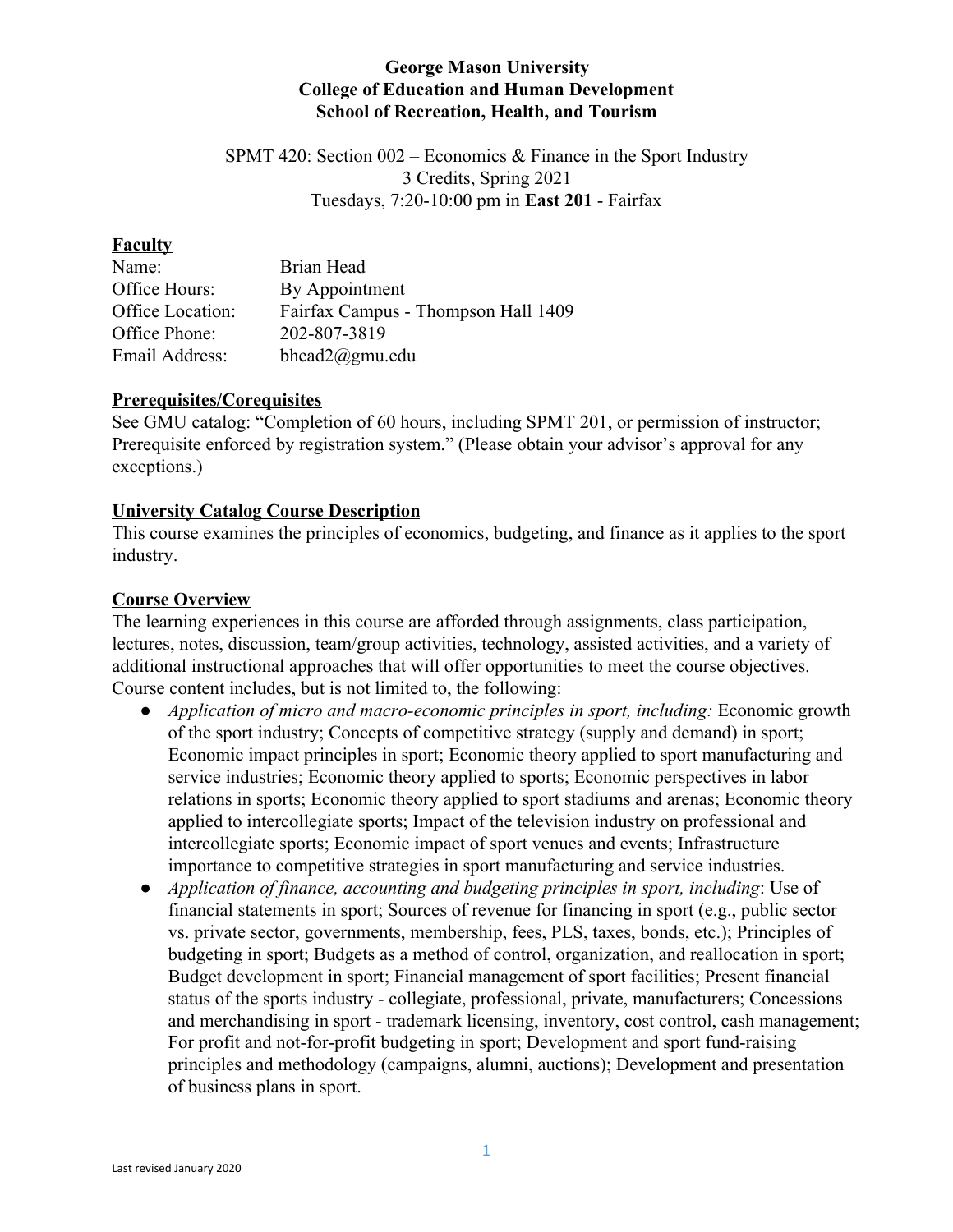# **Course Delivery Method**

This course will be delivered using both a lecture format. Guest speakers and class presentations may be utilized to expand upon topics covered in the assigned readings and class lectures. Professor may assign supplemental readings.

## **Learner Outcomes or Objectives**

This course is designed to enable students to do the following:

- 1. Apply economic principles in sport, including competitive strategy (supply and demand), and economic theory to sport industries, labor and stadiums/ arenas.
- 2. Identify the application of economic theory across professional and intercollegiate sports.
- 3. Identify sources of revenue for financing sport, including public sector and private sector.
- 4. Apply knowledge of key financial principles and promising practices for building and advocating strategic plans and business cases in sport.
- 5. Recognize key financial principles applicable to sport organizations.
- 6. Describe principles of budgeting, including types, development, for-profit and not-for-profit and use as a method of control, organization, and reallocation.
- 7. Develop an appreciation of financial planning and management for sport facilities.
- 8. Assess the financial status of the sports industry and the role of television in sports.
- 9. Develop an appreciation of the interrelation of business strategic planning, financial management, and economics in the sport industry.
- 10. Describe the economic growth of the sport industry, including the economic impact of sport venues and events, at the professional and collegiate levels.

## **Professional Standards**

Upon completion of this course, students will have met the following professional standards: Not Applicable.

#### **Class Preparation**

Readings will include assigned chapters within the text and/or current articles and news in sport management to be determined by the instructor. Students may be required to be prepared each week with a reading (article, internet item, etc.) directly related to the course content for class discussion.

#### **Required Texts**

Available in both physical and digital formats. (Library reserve copies available for 2hr check-out at Johnson Center.)

- Leeds, M.A., Allmen, P., & Matheson, V.A. (2018). *The Economics of Sports*, 6<sup>th</sup> Ed. Upper Saddle River, NJ: Pearson.
- Howard, D.R. & Crompton, J.L. (2018). *Financing Sport, 4th Ed*. Morgantown, WV: West Virginia University.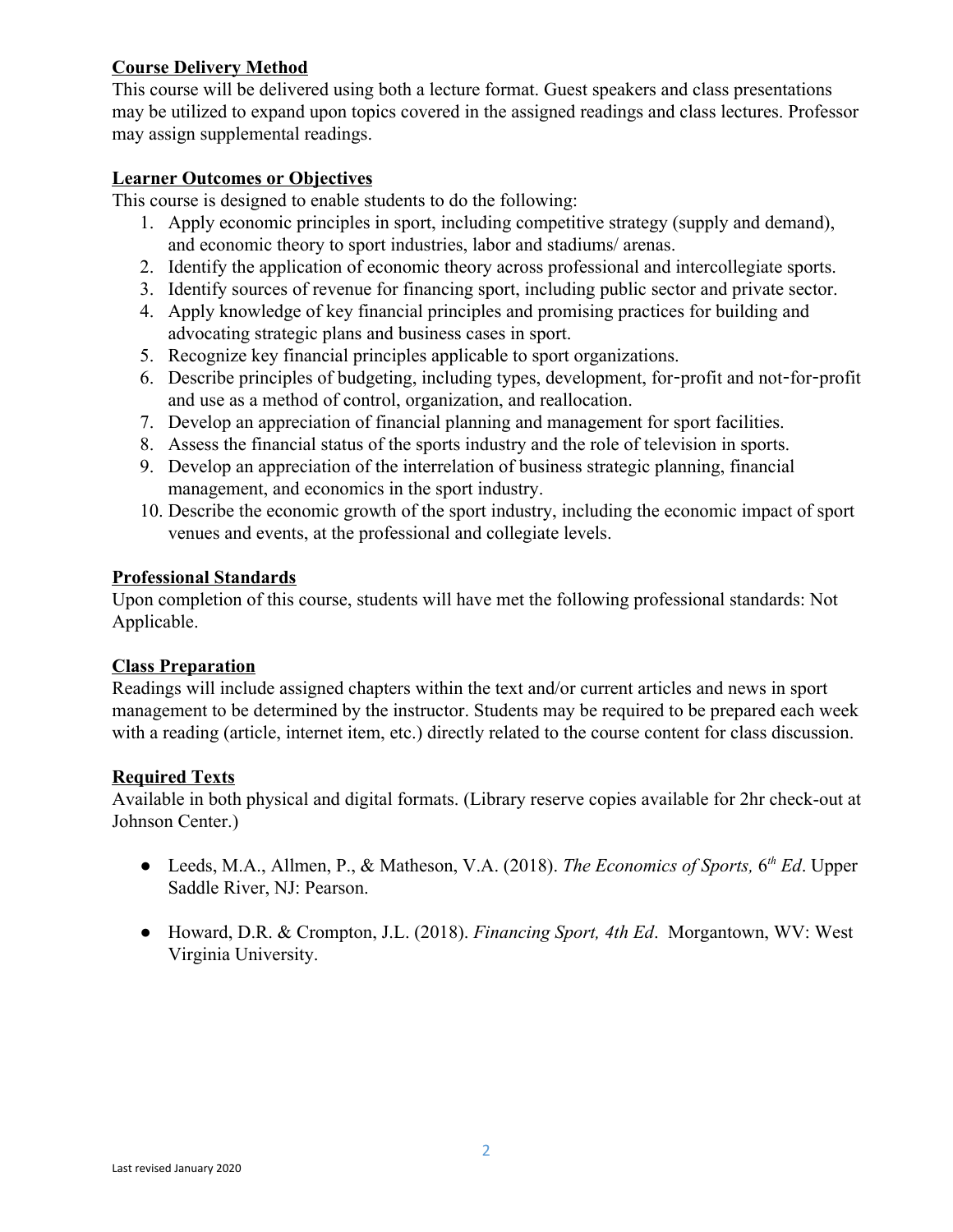# **Course Performance Evaluation**

Students are expected to submit all assignments on time in the manner outlined by the instructor (e.g., Blackboard, hard copy).

- **Class Assignments and Class Participation 20% of final grade**
	- o Class assignments and participation may include short class assignments for submission, class discussion, and online class submissions.
- **● Current Event Presentation 10% of final grade**
	- o Students will orally present and lead a brief class discussion on a current event from the sports business world and how it connects to the financial and economic concepts discussed in class.
- **● Mid-Term 25% of final grade**
	- o A mid-term paper will be assigned to complete at home. The paper will primarily be based on the Economics topics covered in the first half of the semester.
- **● Research Presentation 20% of final grade**
	- o Projects will be assigned on March 9 and presented in class on March 30, April 6, and April 13. They will be oral presentations with accompanying visual aids.
- **● Final Exam 25% of final grade**
	- o A final examination will be given on May 4 for assigned materials and topics covered in class. The final exam will be short answer, true/false, and multiple-choice, based on the material covered over the course of the entire semester.

# **Grading Scale**

| $A = 94-100$ $A = 90-93$ $B = 88-89$  |                                                |  |
|---------------------------------------|------------------------------------------------|--|
| $B = 84-87$ $B = 80-83$ $C_+ = 78-79$ |                                                |  |
|                                       | $C = 74-77$ $C = 70-73$ $D = 60-69$ $F = 0-59$ |  |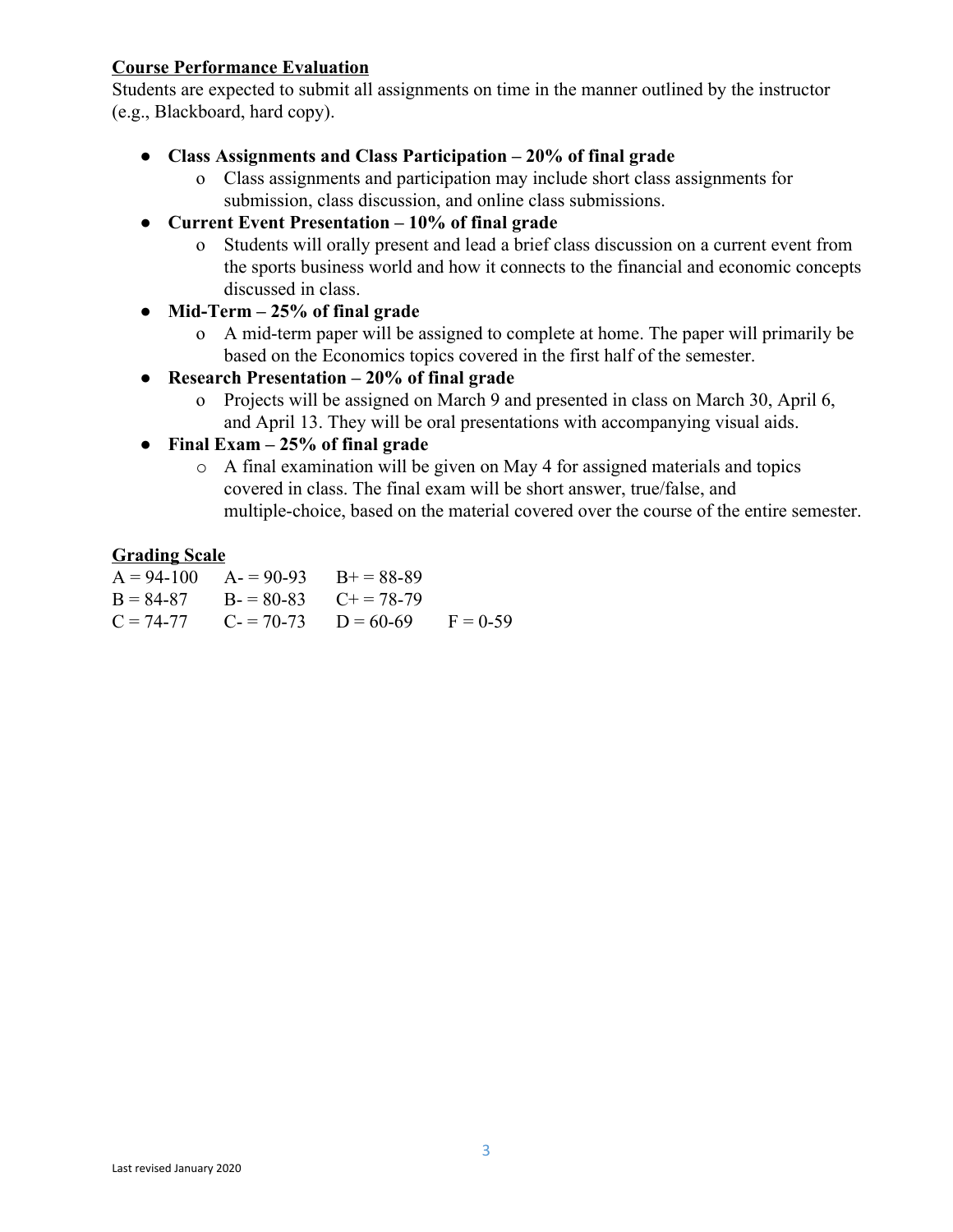## **Class Schedule**

| Class $#$ Date |          | <b>Class Notes</b>                                                          | <b>Readings</b>       |
|----------------|----------|-----------------------------------------------------------------------------|-----------------------|
| 1              | Jan. 26  |                                                                             | Econ. Ch. 1-2         |
| $\overline{2}$ | Feb. 2   |                                                                             | Econ. Ch. 3-4         |
| $\overline{3}$ | Feb. 9   | ** ONLINE CLASS**                                                           | Econ. Ch. 5 & 8       |
| 4              | Feb. 16  |                                                                             | Econ. Ch. 6-7         |
| 5              | Feb. 23  | Assign Midterm                                                              | Econ. Ch. 9-10        |
| 6              | March 2  |                                                                             | Econ. Ch. 11-12       |
| $\tau$         | March 9  | <b>Assign Presentation</b>                                                  | Finance Ch. 1 & 4     |
| 8              | March 16 |                                                                             | Finance Ch. 2-3 $& 5$ |
| n/a            | March 20 | <b>MID-TERM PAPER DUE - Turn in via</b><br>Blackboard by 5 pm on March 20th |                       |
| 9              | March 23 |                                                                             | Finance Ch. 6         |
| 10             | March 30 | Presentation Day 1                                                          | Finance Ch. 7         |
| 11             | April 6  | Presentation Day 2                                                          | Finance Ch. 8         |
| 12             | April 13 | Presentation Day 3                                                          | Finance Ch. 9-10      |
| 13             | April 20 |                                                                             | Finance Ch. 11-12     |
| 14             | April 27 | Final Exam review                                                           | Finance Ch. 13-14     |
| 15             | May 4    | <b>FINAL EXAM</b>                                                           |                       |

Note: Faculty reserves the right to alter the schedule as necessary, with notification to students.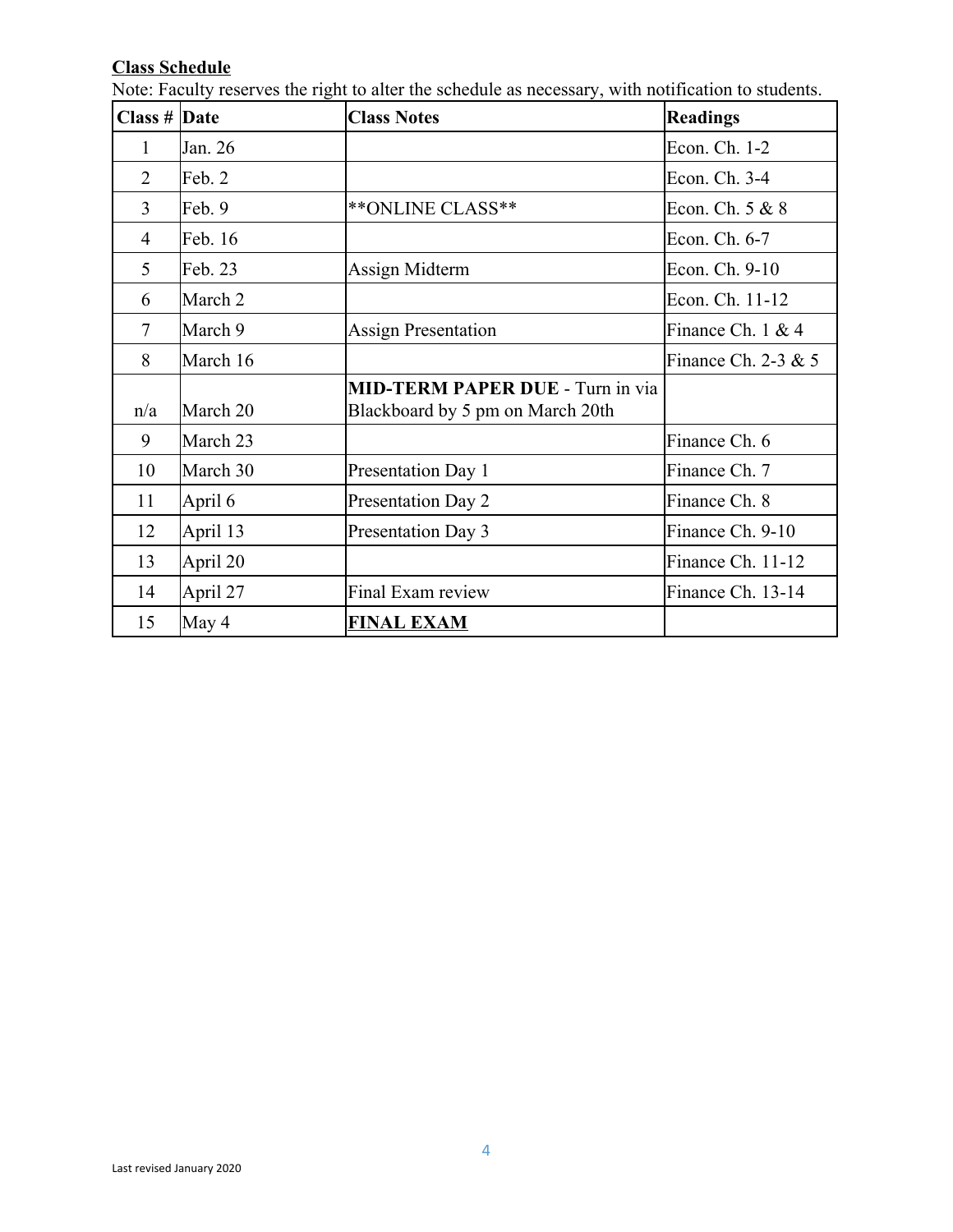## **Safe Return to Campus Statement**

● *All students taking courses with a face-to-face component are required to have completed Safe Return to Campus Training prior to visiting campus.* Training is available in Blackboard [\(https://mymason.gmu.edu\)](https://mymason.gmu.edu/). Students are required to follow the university's public health and safety precautions and procedures outlined on the university Safe Return to Campus webpage [\(www2.gmu.edu/safe-return-plan\)](https://www2.gmu.edu/safe-return-plan). Similarly, all students in face to face and hybrid courses must also complete the Mason COVID Health Check daily, seven days a week. The COVID Health Check system uses a color code system and students will receive either a Green, Yellow, or Red email response. Only students who receive a "green" notification are permitted to attend courses with a face-to-face component. If you suspect that you are sick or have been directed to self-isolate, please quarantine or get testing. Faculty are allowed to ask you to show them that you have received a Green email and are thereby permitted to be in class.

# **Campus Closure**

• If the campus closes or class is canceled due to weather or other concern, students should check Blackboard [or other instruction as appropriate] for updates on how to continue learning and information about any changes to events or assignments.

## *Basic Course Technology Requirements (Two options)*

- Activities and assignments in this course will regularly use the Blackboard learning system, available at [https://mymason.gmu.edu.](https://mymason.gmu.edu/) Students are required to have regular, reliable access to a computer with an updated operating system (recommended: Windows 10 or Mac OSX 10.13 or higher) and a stable broadband Internet connection (cable modem, DSL, satellite broadband, etc., with a consistent 1.5 Mbps [megabits per second] download speed or higher. You can check your speed settings using the speed test on this website.)
- Activities and assignments in this course may occasionally use web-conferencing software (Blackboard Collaborate / Zoom). In addition to the requirements above, students are required to have a device with a functional camera and microphone. In an emergency, students can connect through a telephone call, but video connection is the expected norm.

#### *Course Materials and Student Privacy*

- Videorecordings whether made by instructors or students of class meetings that include audio, visual, or textual information from other students are private and must not be shared outside the class
- Live video conference meetings (e.g. Collaborate or Zoom) that include audio, textual, or visual information from other students must be viewed privately and not shared with others in your household or recorded and shared outside the class

# *Course Recordings*

• Some/All of our synchronous meetings in this class will be recorded to provide necessary information for students in this class. Recordings will be stored on Blackboard [or other secure site] and will only be accessible to students taking this course during this semester.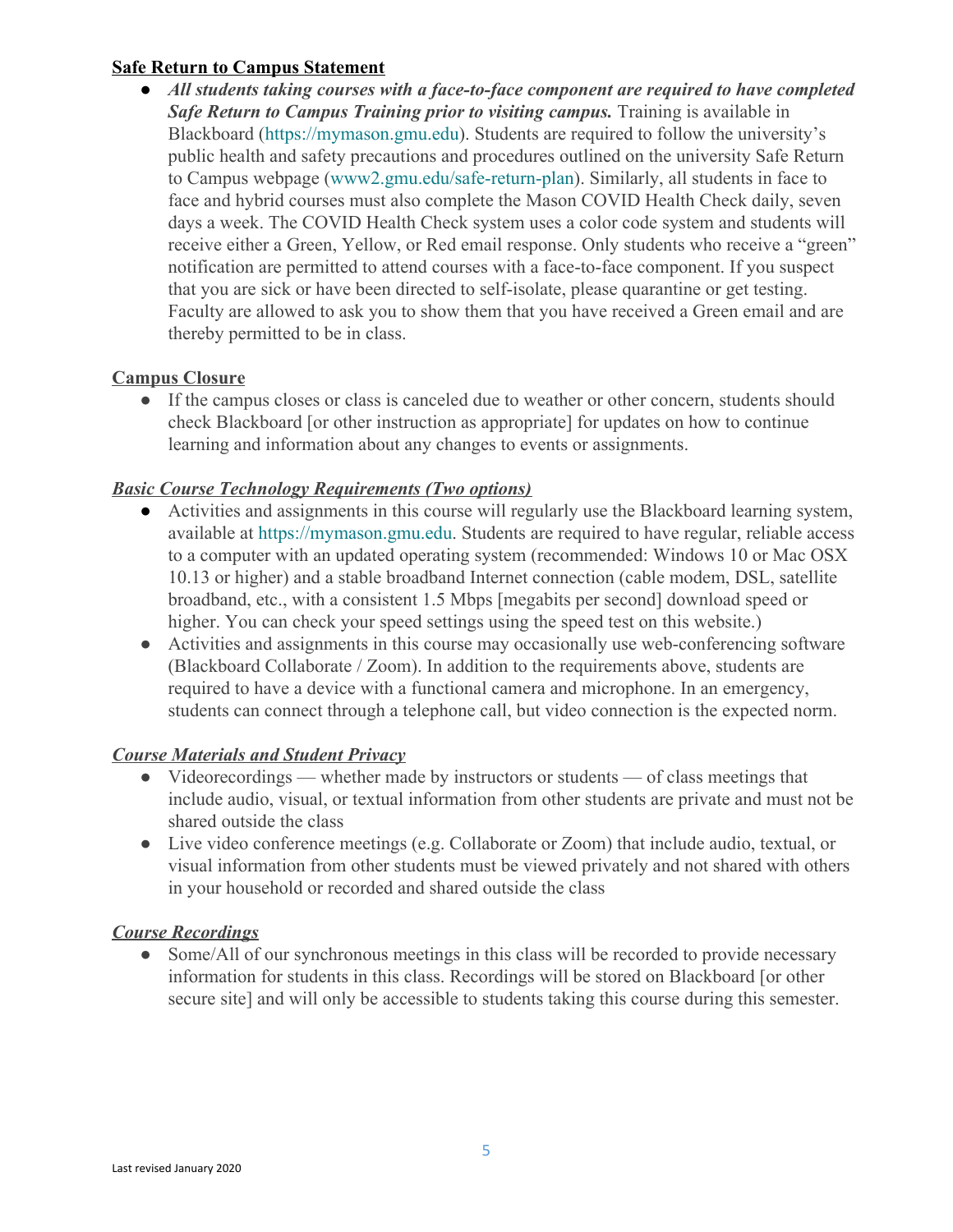# **Core Values Commitment**

The College of Education and Human Development is committed to collaboration, ethical leadership, innovation, research-based practice, and social justice. Students are expected to adhere to these principles: [http://cehd.gmu.edu/values](http://cehd.gmu.edu/values/)

## *Academic Integrity*

- The integrity of the University community is affected by the individual choices made by each of us. Mason has an Honor Code with clear guidelines regarding academic integrity. Three fundamental and rather simple principles to follow at all times are that: (1) all work submitted be your own; (2) when using the work or ideas of others, including fellow students, give full credit through accurate citations; and (3) if you are uncertain about the ground rules on a particular assignment, ask for clarification. No grade is important enough to justify academic misconduct. Plagiarism means using the exact words, opinions, or factual information from another person without giving the person credit. Writers give credit through accepted documentation styles, such as parenthetical citation, footnotes, or endnotes. Paraphrased material must also be cited, using the appropriate format for this class. A simple listing of books or articles is not sufficient. Plagiarism is the equivalent of intellectual robbery and cannot be tolerated in the academic setting. If you have any doubts about what constitutes plagiarism, please see me.
- Mason is an Honor Code university; please see the Office for Academic Integrity for a full description of the code and the honor committee process. The principle of academic integrity is taken very seriously and violations are treated gravely. What does academic integrity mean in this course? Essentially this: when you are responsible for a task, you will perform that task. When you rely on someone else's work in an aspect of the performance of that task, you will give full credit in the proper, accepted form. Another aspect of academic integrity is the free play of ideas. Vigorous discussion and debate are encouraged in this course, with the firm expectation that all aspects of the class will be conducted with civility and respect for differing ideas, perspectives, and traditions. When in doubt (of any kind) please ask for guidance and clarification.
- Some kinds of participation in online study sites violate the Mason Honor code: these include accessing exam or quiz questions for this class; accessing exam, quiz, or assignment answers for this class; uploading of any of the instructor's materials or exams; and uploading any of your own answers or finished work. Always consult your syllabus and your professor before using these sites.

# *Disability Accommodations*

● Disability Services at George Mason University is committed to providing equitable access to learning opportunities for all students by upholding the laws that ensure equal treatment of people with disabilities. If you are seeking accommodations for this class, please first visit http://ds.gmu.edu/ for detailed information about the Disability Services registration process. Then please discuss your approved accommodations with me. Disability Services is located in Student Union Building I (SUB I), Suite 2500. Email:ods@gmu.edu | Phone: (703) 993-2474

# *Diversity and Inclusion*

• The College of Education and Human Development seeks to create a learning environment that fosters respect for people across identities. We welcome and value individuals and their differences, including gender expression and identity, race, economic status, sex, sexuality,